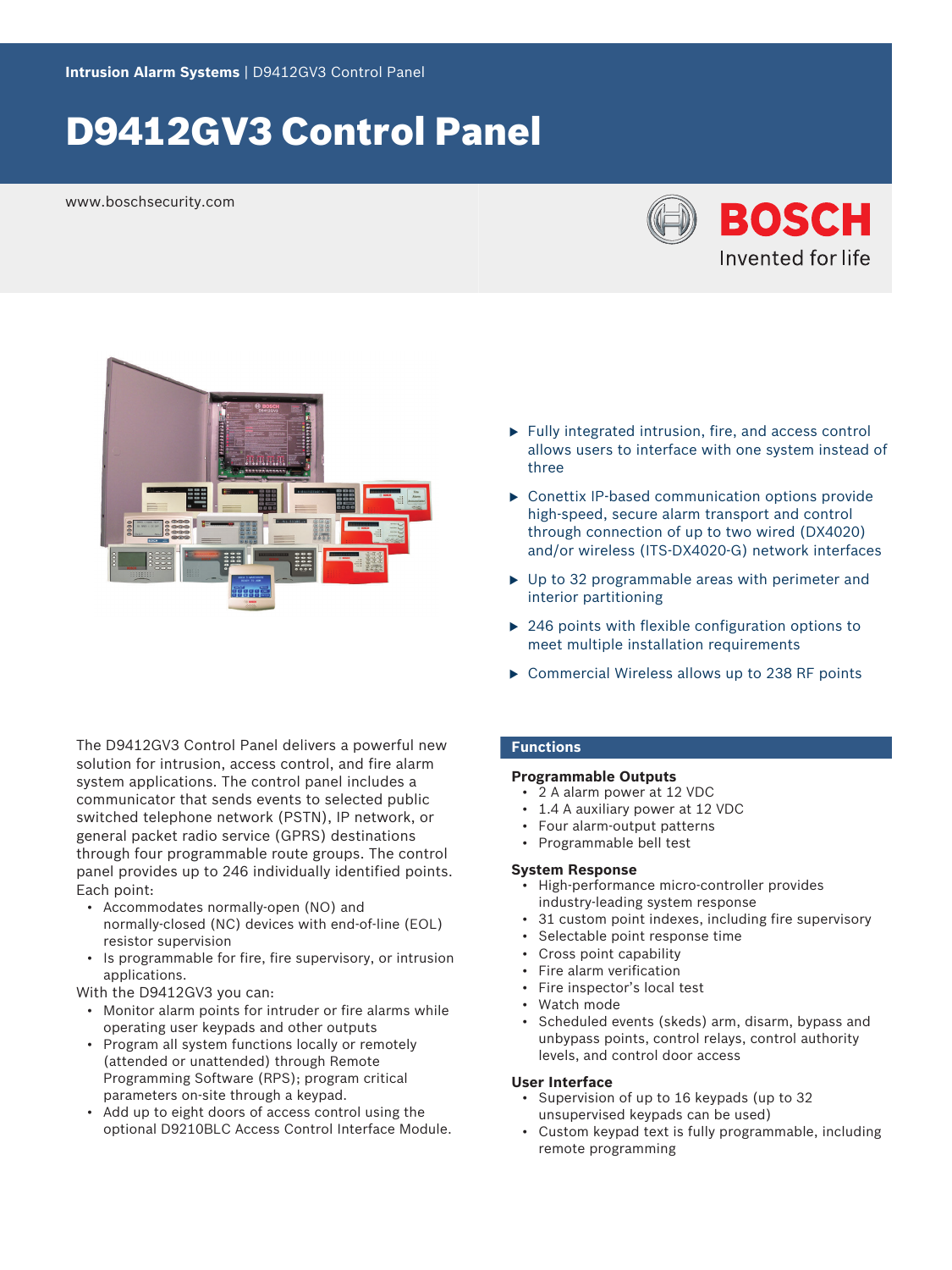- Full function command menu including custom functions
- Authority by area and 16‑character name for each user
- 14 custom authority levels control user's authority to change, add, or delete passcodes or access control credentials; to disarm or bypass points; and to start system tests

## **Area Configurations**

Area programming offers a wide selection of different system configurations. Each area is assigned an account number to define annunciation, control, and reporting functions. Multiple areas can be linked to a shared area which is automatically controlled (hallway or lobby). Area arming can be conditional on other areas (master or associate). Any area can be configured for perimeter and interior arming, not requiring a separate area for this function.

#### **Two Man Rule**

Two Man Rule provides added security by requiring:

- Two people present at opening
- Two unique passcodes on the same keypad to disarm an area

Without the second passcode, the system denies entry.

#### **Early Ambush**

Early Ambush requires two passcode entries on the same keypad. Enter the same passcode twice or have two unique passcodes, depending on the configuration. The first entry disarms the area and the second entry stops a timer programmed to send a duress event. If the second entry does not occur within the programmed time, the system generates a duress event. Early Ambush allows users to inspect the premises and use the system to confirm that the area is safe to enter, providing added security.

#### **Easy Exit Control**

The D9412GV3 Control Panel changes from one armed state to another armed state without disarming. For example, if you change the state from Master Arm to Perimeter Arm, the control panel complies and reports the change. Easy Exit Control reduces the number of keystrokes, simplifying system operation.

# **Programmable Passcode‑controlled Menu List**

The system prompts users to enter a passcode prior to viewing the keypad menu. The keypad display shows the user the menu options allowed according to the user's authority level. Passcode-controlled menus provide users only with the options and information pertinent to them, simplifying system operation.

# **Passcode Follows Scope**

Use Passcode Follows Scope to restrict passcode arming and disarming to the keypad's immediate local area, even if the keypad can report events from other areas. Passcode Follows Scope simplifies the arming and disarming procedure without limiting any other keypad capabilities.

# **Invisible Walk Test**

A menu item allows the user to test invisible 24‑hour points within the scope of the keypad without sending a report to the central station.

# **Door‑Activated Custom Function**

A custom function activates when user credentials are presented to a D9210B door controller's reader. The custom function behaves as though the user performed a function at the keypad associated with the door controller.

# **Passcodes**

User passcodes contain three to six digits. Assign each user one of 14 customized authority levels in each area. Restrict passcodes to operate only during certain times.

The Two Man Rule and Early Ambush options require two passcodes, providing additional security in financial establishments such as banks.

#### **Communications**

The D9412GV3 Control Panel prioritizes and sends reports in Contact ID or Modem IIIa<sup>2</sup> communications formats to four route groups. Each group has a programmable primary and backup destination. The D9412GV3 provides flexible communications for most central stations with reporting capabilities such as:

- Individual point numbers
- Opening or closing reports by user and area number
- Remote programming attempts
- Diagnostic reports

The D9412GV3 uses the DX4020 Ethernet Network Interface Module and/or the ITS‑DX4020‑G GPRS/GSM Communicator to communicate with the Conettix D6600 and D6100i Communications Receiver/ Gateways. Using Conettix IP communication offers a secure path that includes anti-replay/anti-substitution features and provides enhanced security with encryption. Both the DX4020 and ITS‑DX4020‑G can be used for remote programming.

# **Security and Fire Detection**

The D9412GV3 Control Panel provides eight on‑board points, and up to 238 additional off‑board points (depending on model and expansion interfaces). You can program individual points to monitor all types of burglar alarms, fire alarms, and supervision devices.

#### **Commercial Wireless**

The Commercial Wireless platform, powered by Inovonics wireless mesh network technology, ensures superior range, reliability, and scalability for commercial applications. Using a wide range of transmitters and repeaters, this proven technology provides flexibility and performance to meet the most stringent requirements. This exclusive protocol is available only on Commercial Wireless products. The Commercial Wireless platform sends redundant information on several multi-frequency channels within the FCC Part 15 900 MHz band, providing superior range and reliability. In comparison, systems that use a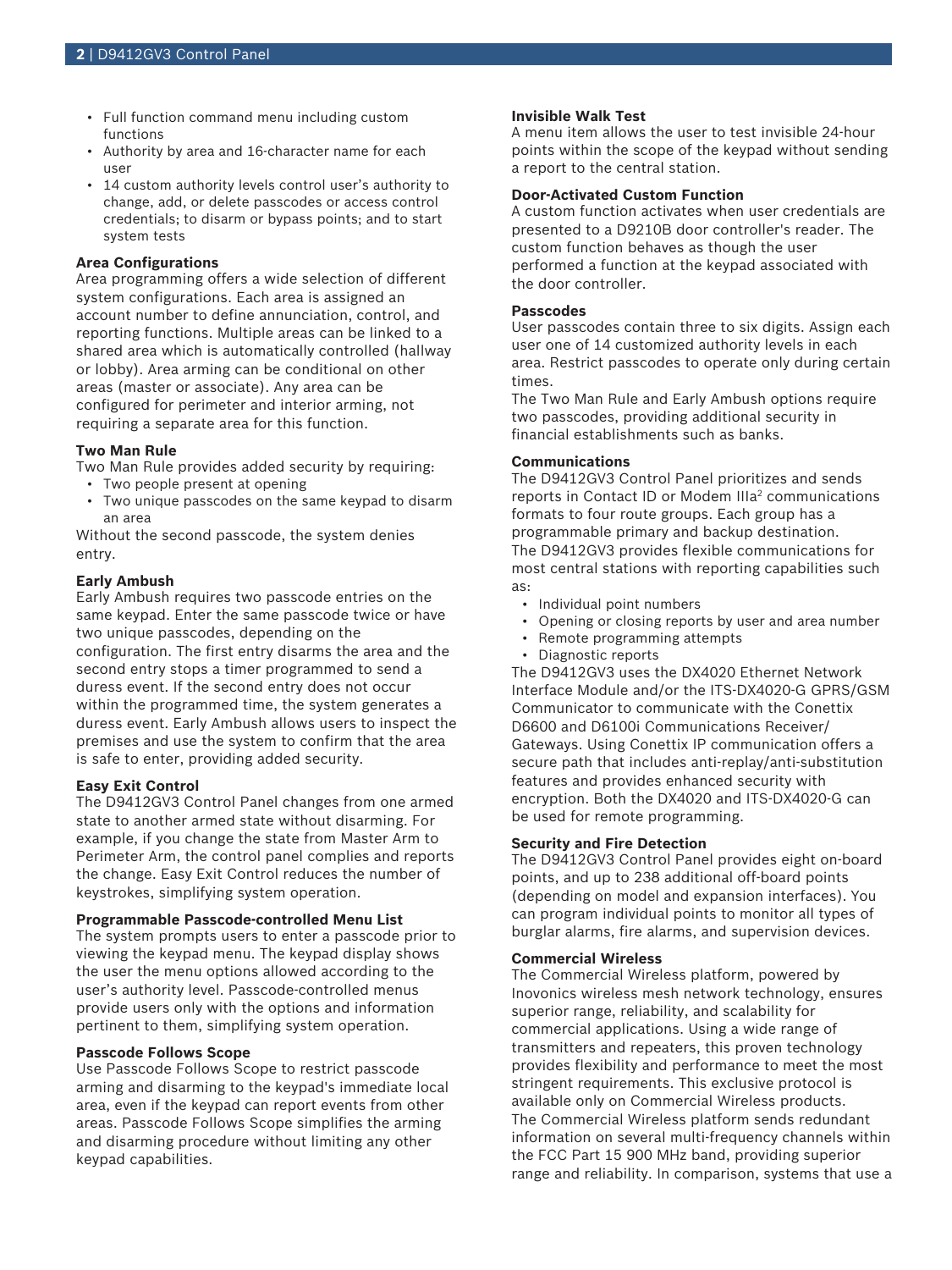single frequency technology can only send information on one narrow band channel. Any interference within the band can cause missed signals. With wireless registration, it is easy to add this technology to any application.

# **Event Log**

The event log stores up to 1,000 local and transmitted events. The event log includes time, date, event, area, point, and user number. View the event log from a keypad or use RPS to remotely retrieve event information. RPS operators can retrieve events periodically using one phone call, rather than receiving several calls each day. When the event log reaches a programmed threshold of stored events, it can send an optional report to a receiver.

# **Access Control**

The D9412GV3 provides custom door strike, point shunt and auto disarming response by area. There are 14 panel-wide access levels with both manual and scheduled control.

Store, view, or print access events such as:

- Access granted
- No entry
- Request-to-enter
- Request-to-exit

# **Scheduled Events (Skeds)**

The internal clock and calendar start individually scheduled events (skeds). Skeds perform functions such as arm or disarm, relay control, or point bypassing. The D9412GV3 Control Panel offers:

- 40 scheduled events with up to 25 different functions
- Eight opening windows and eight closing windows
- Eight user windows
- Day-of-week, date-of-month, or holiday only schedules
- Four holiday schedules of 366 days each (leap year)

# **Fire Test**

When a user activates Fire Test Mode, the control panel suppresses all reports to the central station. The keypad and annunciator show all testing data. An automatic sensor reset feature saves time; you do not need to reset the sensors manually. At the end of test, the keypad shows the number of untested points.

# **Programming, Diagnostics and Controls**

Installers can do limited programming on-site with a keypad (critical parameters; such as, .Account IDs, Central Station and RPS IP addresses and phone numbers, reporting formats, and such).They can also do full programming on-site or remotely (attended or unattended) with RPS. A programmable system passcode prevents unauthorized remote programming. D9412GV3 Control Panels accommodate up to four separate destinations for primary, alternate, and backup receivers for automatic test reports. When resetting alarms or arming or disarming a system, the user is identified by name and number.

# **ROM Updates**

An on‑site flash update key provides for easy feature enhancements without replacing ROM chips.

# **Commercial Fire Alarm Support**

Suitable for Commercial Fire (UL 864, 9th Edition) applications.

| <b>Certifications and approvals</b> |                      |                                                                                                                                                                                                                                                                                                                                                                                                                                                                                                                                                 |
|-------------------------------------|----------------------|-------------------------------------------------------------------------------------------------------------------------------------------------------------------------------------------------------------------------------------------------------------------------------------------------------------------------------------------------------------------------------------------------------------------------------------------------------------------------------------------------------------------------------------------------|
|                                     | <b>FCC</b>           | Designed to comply with Part 15                                                                                                                                                                                                                                                                                                                                                                                                                                                                                                                 |
| Region                              | <b>Certification</b> |                                                                                                                                                                                                                                                                                                                                                                                                                                                                                                                                                 |
| USA                                 | UL                   | <b>AMCX: Central Station Alarm Units (AN-</b><br>SI/UL 1610 and 1635); AMTB: Control<br>Panels, SIA False Alarm Reduction (UL<br>864 and ANSI/SIA CP-01-2000); AOTX:<br>Local Alarm Units (ANSI/UL 609 and AN-<br>SI/UL 464); APAW: Police Station Alarm<br>Units (ANSI/UL 365 and ANSI/UL 464);<br>APOU: Proprietary Alarm Units (ANSI/UL<br>1076); NBSX: Household Burglar Alarm<br>System Units (ANSI/UL 1023); UOJZ:<br>Control Units, System (ANSI/UL 864);<br>UTOU: Control Units and Accessories,<br>Household System Type (ANSI/UL 985) |
|                                     | <b>FM</b>            |                                                                                                                                                                                                                                                                                                                                                                                                                                                                                                                                                 |
|                                     | <b>CSFM</b>          | 7167-1615:0239 CONTROL UNIT<br>(HOUSEHOLD) CONTROL UNIT (HOUSE-<br>HOLD)                                                                                                                                                                                                                                                                                                                                                                                                                                                                        |
|                                     | <b>CSFM</b>          | 7165-1615:0238 FIRE ALARM CON-<br><b>TROL UNIT (COMMERCIAL)</b>                                                                                                                                                                                                                                                                                                                                                                                                                                                                                 |
|                                     | <b>CSFM</b>          | 7167-1615:0239                                                                                                                                                                                                                                                                                                                                                                                                                                                                                                                                  |
|                                     | FDNY-<br>CoA         | 6059 [D9412GV3 & D7412GV3]                                                                                                                                                                                                                                                                                                                                                                                                                                                                                                                      |

# **Installation/configuration notes**

# **Compatible Products**

# Keypads

D1260 Series Keypads (D1260, D1260W, D1260R, D1260BLK, D1260B)

D720 Series Keypads (D720, D720W, D720R, D720B)

D1255 Series Keypads (D1255, D1255W, D1255B, D1255RB)

D1256RB Fire Keypad

D1257RB Remote Fire Alarm Annunciator

D1265 Touch Screen Keypad

D279A Independent Zone Control

# **Detectors**

D278S Four‑wire Addressable Detector Base, 12 VDC D285/TH Photoelectric Smoke Detector Heads D298S Addressable Detector Base, 24 VDC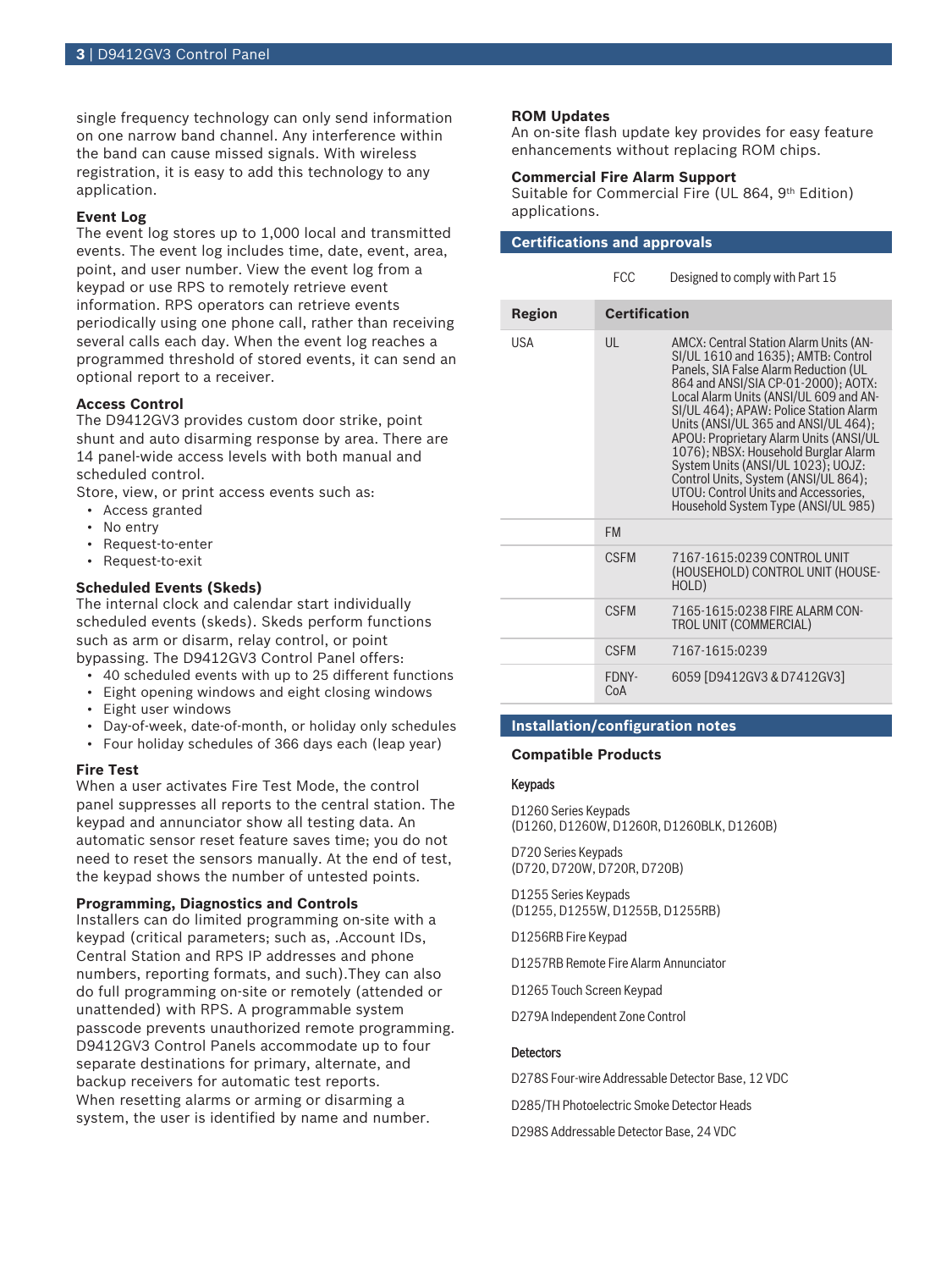D7050 Series Addressable Photoelectric Smoke and Smoke Heat Detector Heads

F220‑B6PM/S Addressable Detector Bases with POPITs

MX775i Addressable PIR Detector

MX794i Long Range Multiplex PIR Detector

MX934i Addressable PIR Detector

MX938i Addressable PIR Detector

ZX776Z PIR Detector

ZX794Z Long Range PIR Detector

ZX835 TriTech Microwave/PIR Detector

ZX935Z PIR Detector

ZX938Z PIR Detector

ZX970 PIR/Microwave Detector

Bosch conventional detectors, including Blue Line, seismic, PIR, TriTech PIR Microwave, photoelectric, heat, and smoke.

#### **Enclosures**

D8103 Universal Enclosure D8108A Attack‑resistant Enclosure D8109 Fire Enclosure

## Magnetic Contacts

Bosch magnetic contacts include recessed, terminal connection, miniature, overhead door, and surface mount.

#### Modules

Conettix ITS‑DX4020-G GPRS/GSM Integrated Communicator Conettix DX4020 Network Interface Module Conettix DX4010V2 USB/Serial Interface Module Conettix C900V2 Dialer Capture Module D113 Battery Lead Supervision Module D125B Dual Class B Initiating Module D127 Reversing Relay Module D129 Class A Initiating Module D130 Auxiliary Relay Module D185 Reverse Polarity Signaling Module D192G Notification Appliance Circuit Module D928 Phone Line Switcher D5060 MUX Programmer D8125 POPEX Point Expander D8128D OctoPOPIT Eight‑point Expander D8125MUX Point Expander D8125INV Wireless Interface Module

D8129 Octo-relay Module D8130 Door Release Module D9127 Series POPIT Modules D9131A Parallel Printer Interface Module D9210BLC Access Control Interface Module DS7432 Eight‑input Remote Module DS7457i Series Single‑zone Multiplex Input Modules DS7460i Two‑input Module DS7461i Single‑input Multiplex Module DS7465i Input and Output Module ICP-SDI-9114 SDI Splitter

# Programming

RPS or RPS‑LITE Remote Programming Software

# Readers

ARD‑R10 iCLASS Mullion Reader ARD‑R40 iCLASS Switchplate Reader ARD‑RK40‑09 iCLASS PIN Reader ARD‑VSMART iCLASS Reader D8223 Prox Pro Reader D8224 Mullion Reader D8224‑SP Switch Plate Reader D8225 Mini Mullion Reader D8301W Low‑profile Proximity Readers

# Commercial Wireless Products

ISW‑D8125CW Commercial Wireless Interface ISW‑EN7280 Serial Receiver ISW‑EN4200 Serial Receiver ISW‑EN4204R LED Receiver ISW‑EN4216R LCD Receiver ISW‑EN4016SK Survey Receiver ISW‑EN5040‑T High‑power Repeater ISW‑EN1210 Universal Transmitter (Single‑input) ISW‑EN1210EOL Universal Transmitter with EOL Resistor ISW‑EN1210SK Survey Transmitter ISW‑EN1210W Door‑Window Transmitter with Reed Switch ISW‑EN1215EOL Universal Transmitter with Wall Tamper and EOL Resistor ISW‑EN1215WEOL Door‑Window Transmitter with Wall Tamper, Reed Switch, and EOL Resistor

ISW‑EN1223D Water‑resistant Pendant Transmitter (Double‑button)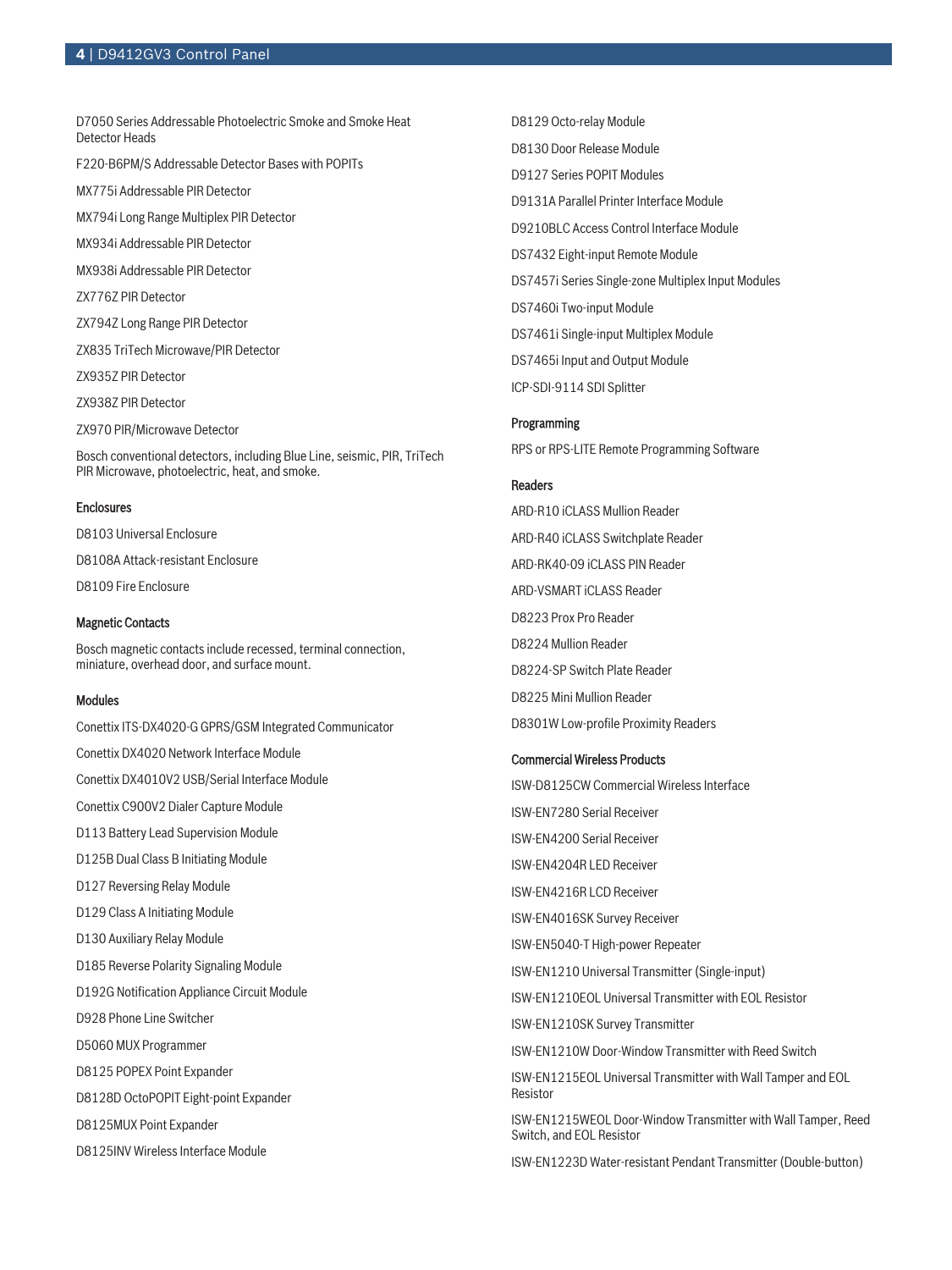ISW‑EN1223S Water‑resistant Pendant Transmitter (Single‑button)

ISW‑EN1223SK Survey Pendant Transmitter

ISW‑EN1233D Necklace Pendant Transmitter (Double‑button)

ISW‑EN1233S Necklace Pendant Transmitter (Single‑button)

ISW‑EN1235D Beltclip Pendant Transmitter (Double‑button)

ISW‑EN1235S Beltclip Pendant Transmitter (Single‑button)

ISW‑EN1235DF Fixed‑location Transmitter (Double‑button)

ISW‑EN1235SF Fixed‑location Transmitter (Double‑button)

ISW‑EN1242 Smoke Detector‑Transmitter

ISW‑EN1247 Glassbreak Sensor‑Transmitter

ISW‑EN1249 Billtrap Transmitter

ISW-EN1260 PIR Motion Sensor Transmitter (Commercial and High-end Domestic Applications)

ISW-EN1261HT PIR Motion Sensor Transmitter (High-traffic Areas)

ISW‑EN1262 PIR Motion Sensor Transmitter (Residential and Low‑traffic Commercial Applications)

ISW‑EN1265 PIR Motion Sensor Transmitter (Ceiling‑mount Applications)

# **Parts included**

The D9412GV3 includes the following parts:

| Quant. | Component                                                                             |
|--------|---------------------------------------------------------------------------------------|
|        | D9412GV3 Board                                                                        |
|        | <b>Mounting Skirt</b>                                                                 |
|        | Faceplate with D9412GV3 Label                                                         |
|        | Literature pack<br>Installation Instructions<br>Owners Manual<br><b>Release Notes</b> |
|        | Literature CD containing all product literature                                       |

The available kits come with the parts indicated in the following table:

|                                   |    | <b>Kits</b> |     |
|-----------------------------------|----|-------------|-----|
| Components                        | -A | -B          | -ር. |
| D9412GV3 Board                    | 1  | 1           | 1   |
| D101F Lock and Key Set            |    |             | 1   |
| D122 Dual Battery Harness         |    | 1           |     |
| D161 Dual Modular Phone Cord      |    | 2           |     |
| D928 Dual Phone Line Switcher     |    | 1           |     |
| D <sub>1640</sub> Transformer     |    | 1           | 1   |
| D8103 Enclosure                   |    |             | 1   |
| D8108A Attack-resistant Enclosure | 1  |             |     |
| D8109 Fire Enclosure              |    | 1           |     |

# **Technical specifications**

#### **Communications**

| SDI Bus $A (+)$ :        | 9 VDC<br>4572 m (15,000 ft)                                                                          |
|--------------------------|------------------------------------------------------------------------------------------------------|
| SDI Bus B $(-)$ :        | 9 VDC<br>4572 m (15,000 ft)                                                                          |
| Telephone<br>Connection: | • One telephone line<br>D928 Dual Phone Line Module required for<br>$\bullet$<br>two telephone lines |

# **Environmental Considerations**

| Relative Humidity:       | 5% to 93% at +30 $^{\circ}$ C (+86 $^{\circ}$ F).<br>non-condensing |
|--------------------------|---------------------------------------------------------------------|
| Temperature (Operating): | 0°C to +50°C (+32°F to +122°F)                                      |

# **Number of…**

| Areas:                      | 8                                        |
|-----------------------------|------------------------------------------|
| Card Readers (Doors):       | 8                                        |
| Credentials (Tokens):       | 996                                      |
| <b>Custom Functions:</b>    | 16                                       |
| Fvents:                     | Up to 1000                               |
| Passcode Users:             | 249, plus 1 service passcode             |
| Parallel Printers:          | 3                                        |
| Points:                     | 246 (8 on-board, up to 238<br>off-board) |
| Programmable Relay Outputs: | 131                                      |
| <b>RF Points:</b>           | 238                                      |
| SKED <sub>s:</sub>          | 64                                       |

#### **Power Requirements**

| Current Draw (Maximum):                                                             | $300 \text{ mA}$                              |
|-------------------------------------------------------------------------------------|-----------------------------------------------|
| Output (Alarm):                                                                     | 2 A at 12 VDC                                 |
| <b>Output (Auxiliary, Continuous</b><br>Power, and Switched Auxiliary<br>combined): | 1.4 A at 12 VDC nominal                       |
| Voltage (Operating):                                                                | 12 VDC nominal                                |
| Voltage (AC):                                                                       | 16.5 VAC 40 VA plug-in<br>transformer (D1640) |

#### **Trademarks**

Trademark names are used throughout this document. In most cases, these designations are claimed as trademarks or registered trademarks in one or more countries by their respective owners. Rather than placing a trademark symbol in every occurrence of a trademark name, Bosch Security Systems, Inc. uses the names only in an editorial fashion and to the benefit of the trademark owner with no intention of infringing the trademark.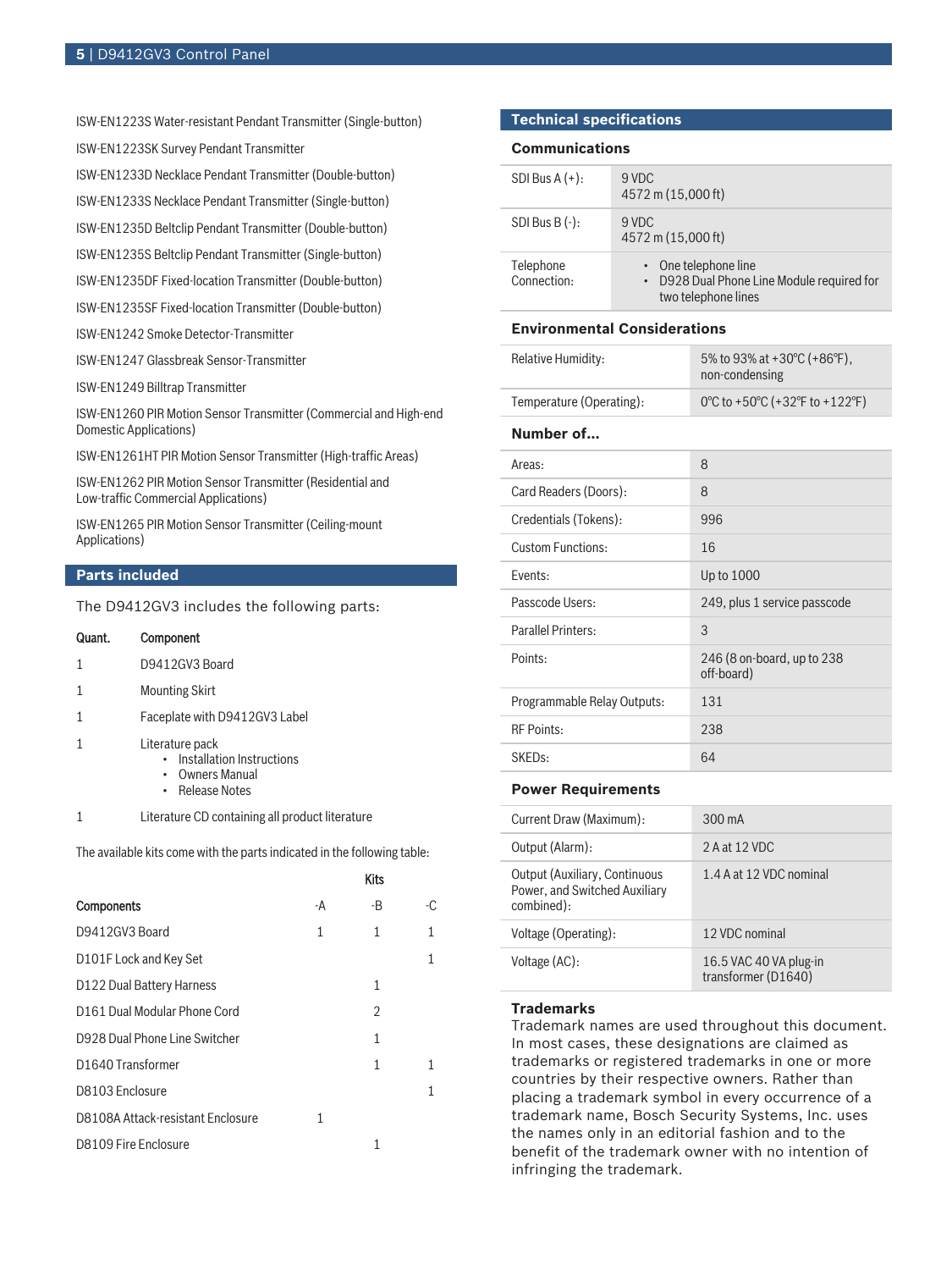Inovonics is a trademark of Inovonics Wireless Corporation.

# **Ordering information**

#### **D9412GV3 Control Panel**

Includes one printed circuit board (PCB) with mounting skirt and faceplate with label, and a literature pack and CD. Order number **D9412GV3**

#### **D9412GV3-A Attack-resistant Package**

Contains one PCB, one transformer, and one attackresistant enclosure. Order number **D9412GV3-A**

# **D9412GV3-B Fire/Burglar Package**

Contains one PCB, one dual battery harness, two telephone cords, one telephone line switcher, one transformer, and one fire enclosure. Order number **D9412GV3-B**

# **D9412GV3-C Standard Burglar Package**

Contains one PCB, one lock and key set, one transformer, and one universal enclosure. Order number **D9412GV3-C**

#### **Accessories**

## **ICP-SDI-9114 SDI Splitter**

Provides the ability to set up two independent SDI buses from a single SDI connection on the control panel.

Order number **ICP-SDI-9114**

#### **D928 Dual Phone Line Switcher**

Allows the control panel to operate over and supervise two separate phone lines. Only one D162 phone cord is supplied. Two additional D161 or D162 phone cords are required.

Order number **D928**

# **D110 Tamper Switch**

Screw-on tamper switch that fits all enclosures. Shipped in packages of two. Order number **D110**

#### **ICP‑EZTS Dual Tamper Switch**

Combination tamper switch with a wire loop for additional tamper outputs. Order number **ICP-EZTS**

# **D101 Lock and Key Set**

Short-body lock set with one key supplied. Uses the D102 (#1358) replacement key. Order number **D101**

# **D122 Dual Battery Harness**

Harness with circuit breaker. Connects two batteries to a compatible control panel. Order number **D122**

# **D122L Dual Battery Harness with Long Leads**

Color-coded harness with circuit breaker and leads measuring 89 cm (35 in.). Connects 12 V batteries to compatible control panels. Order number **D122L**

**D126 Standby Battery (12 V, 7 Ah)**

A rechargeable sealed lead‑acid power supply used as a secondary power supply or in auxiliary or ancillary functions. Order number **D126**

# **D1218 Battery (12 V, 18 Ah)**

A 12 V sealed lead-acid battery for standby and auxiliary power with two bolt-fastened terminals. Includes hardware for attaching battery leads or spade connectors

Order number **D1218**

# **D1224 Battery (12 V, 26‑28 Ah)**

A 12 V sealed lead‑acid battery for standby and auxiliary power with two bolt-fastened terminals. Includes hardware for attaching battery leads or spade connectors.

Order number **D1224**

#### **D137 Mounting Bracket**

Used to mount accessory modules in D8103, D8108A, and D8109 enclosures. Order number **D137**

#### **D138 Mounting Bracket, Right Angle**

Used to mount accessory modules in D8103, D8108A, and D8109 enclosures. Order number **D138**

#### **D1640 Transformer**

System transformer rated at 16.5 VAC, 40 VA. Order number **D1640**

# **D8004 Transformer Enclosure**

For applications such as fire alarm that might require a transformer enclosure. Order number **D8004**

# **D8103 Enclosure**

Grey steel enclosure measuring 41 cm x 41 cm x 9 cm (16 in. x 16 in. x 3.5 in.). Order number **D8103**

#### **D8108A Attack Resistant Enclosure**

Grey steel enclosure measuring 41 cm x 41 cm x 9 cm (16 in. x 16 in. x 3.5 in.). UL Listed. Includes lock and key set. B520, B4512, and B5512 require the B12 mounting plate. Order number **D8108A**

#### **D8109 Fire Enclosure**

Red steel enclosure measuring 40.6 cm x 40.6 cm x 8.9 cm (16 in. x 16 in. x 3.5 in). UL Listed. Includes a lock and key set. Order number **D8109**